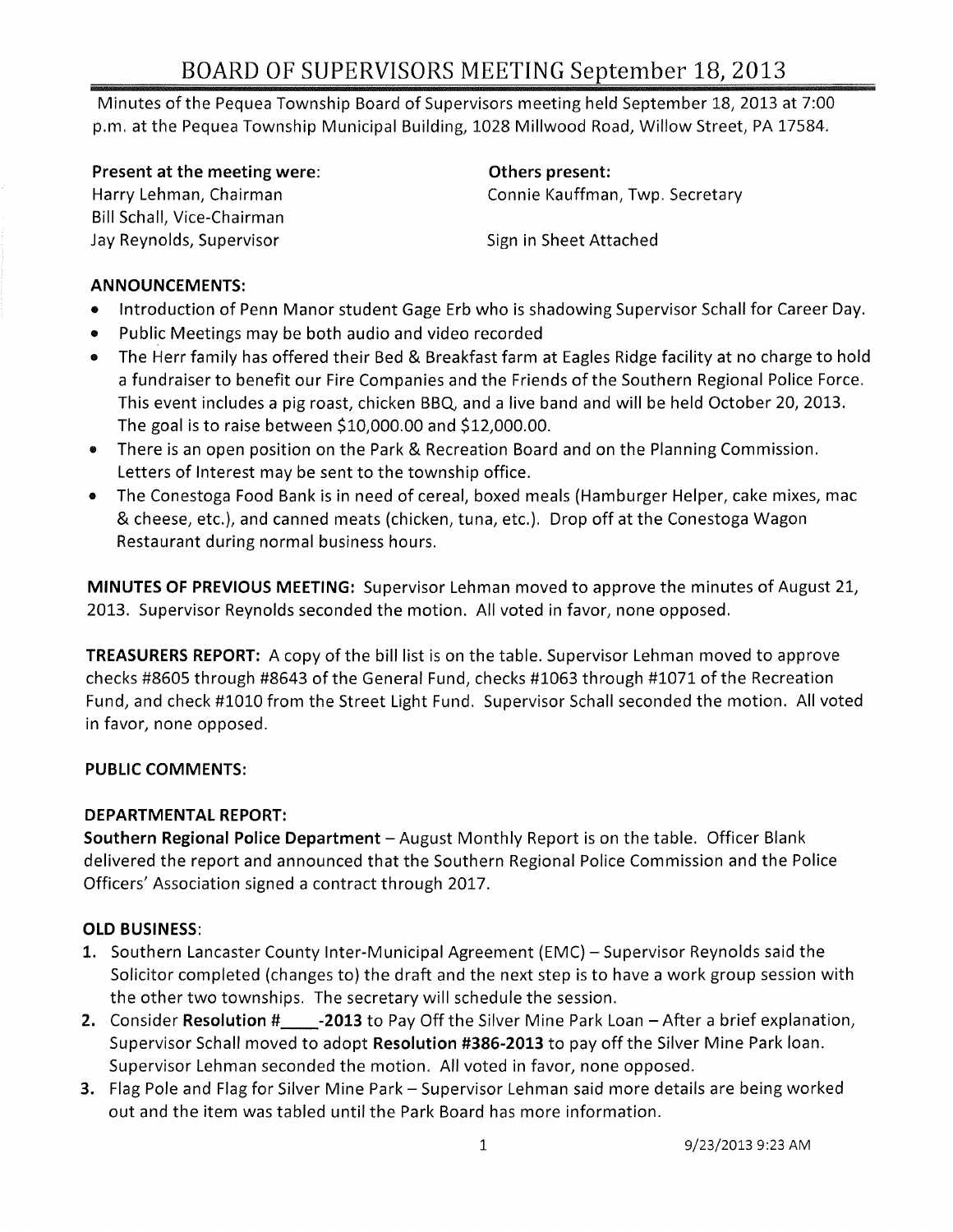4. Discuss Rental Agreement for Farming at Silver Mine Park - The Supervisors and the Township Secretary discussed the additional information needed to finalize the new Rental Agreement. The secretary will make the changes and have the Solicitor review.

#### **NEW BUSINESS:**

- 1. Accept Minimum Municipal Obligation (MMO) for 2014 Pension Plan Supervisor Lehman moved to accept the Minimum Municipal Obligation (MMO) for the 2014 Non-Uniform Pension Plan. Supervisor Reynolds seconded the motion. All voted in favor, none opposed.
- **2.** Schedule Dates for Budget Workshops and Final Budget Adoption Meeting and Direct Secretary to Advertise Workshops - Supervisor Lehman moved to direct the secretary to advertise three budget workshops and to conduct any other necessary township business on October 24, 2013 at 9:00 a.m., November 6,2013 at 9:00 a.m., Thursday, November 21,2013 at 9:00 a.m. Supervisors Reynolds and Schall seconded the motion. All voted in favor, none opposed. Supervisor Lehman moved to direct the secretary to advertise the 2014 Budget Adoption meeting for December 17, 2013 at 7:00 p.m. and to conduct any other necessary township business. Supervisor Schall seconded the motion.
- **3.** Sanitary Sewer Capacity Request for 201 W. Kendig Rd (Hometown Provisions) Supervisor Lehman moved to approve 1 EDU of sewer capacity for the property located 201 West Kendig Road. Supervisor Reynolds seconded the motion. All voted in favor, none opposed.
- 4. Discuss and Consider Request to Photograph Silver Mine Park at Night Supervisor Lehman moved to give permission to Kate Frese to photograph the Silver Mine Park at night after three days advance notice to the Southern Regional Police Department and the Township Secretary and that she (Kate) sign the Silver Mine Park Usage Agreement and be accompanied by a friend or family member. Supervisor Reynolds seconded the motion. All voted in favor, none opposed.

# **ADDENDUM**

- 1. Ratify the Authorization for Strasburg Township to Join Southern Lancaster County Inter-Municipal Council - Supervisor Reynolds moved to ratify the authority for Strasburg Township to join Southern Lancaster County Inter-Municipal Council. Supervisor Lehman seconded the motion. All voted in favor, none opposed.
- 2. Discuss and Consider Request for a Waiver of Stormwater Plan Design Requirements of the Pequea Township Stormwater Ordinance – After a brief explanation, Supervisor Reynolds moved to conditionally approve the request by Spring Lawn Farm, LLC to waive the provisions as contained with Section 104.2.A (Definition of the Minor Earth Disturbance 5000 square feet or less disturbance) and to waive the Design Standards as stated in Section 301 to eliminate the need for stormwater management facilities for their barn addition. Supervisor Schall seconded the motion. All voted in favor, none opposed.

## **PUBLIC COMMENTS (items not on the agenda)**

## **DEPARTMENTAL REPORTS:**

**Road Crew - Report on file. Zoning/Code Officer** - Report on file. **Southern Regional Police Commission - August Meeting Minutes are on the table.**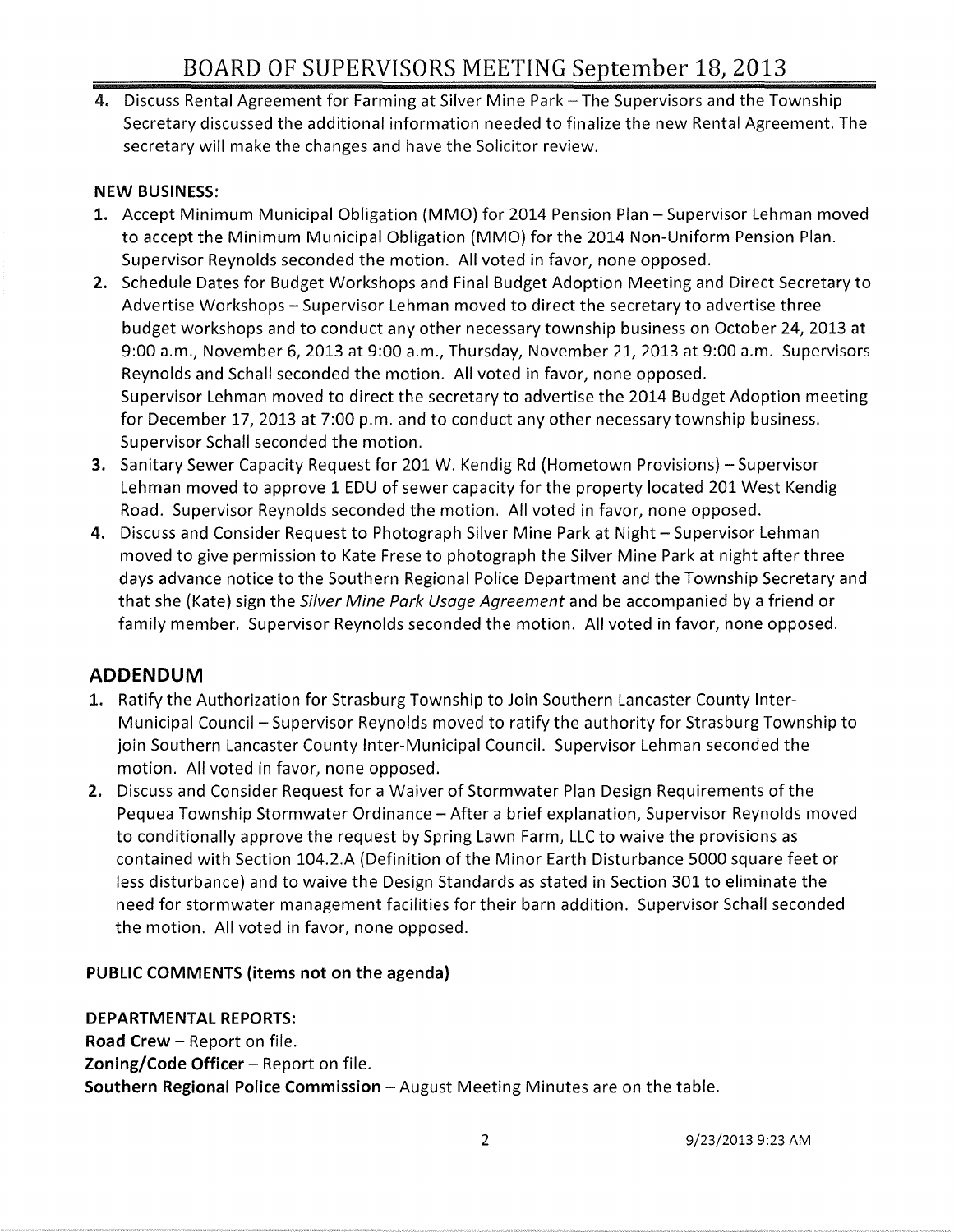# BOARD OF SUPERVISORS MEETING September 18, 2013

Southern Lancaster County Inter-Municipal Council - July minutes are on the table. Supervisor Reynolds said an update was given on Prevailing Wage and pension benefits. Emergency Management Coordinator-

PEQUEA TOWNSHIP ZONING HEARING BOARD - Hearing held August 6. There will be a hearing in November.

ADVISORY BOARD REPORTS: Pequea Township Planning Commission - Meeting held August 28, 2013. Pequea Township Park & Recreation Board - Meeting held September 11 2013.

MEETING ADJOURNED at 7:40 p.m.

Respectfully submitted,

Connie Ka M

Connie Kauffman, Township Secretary